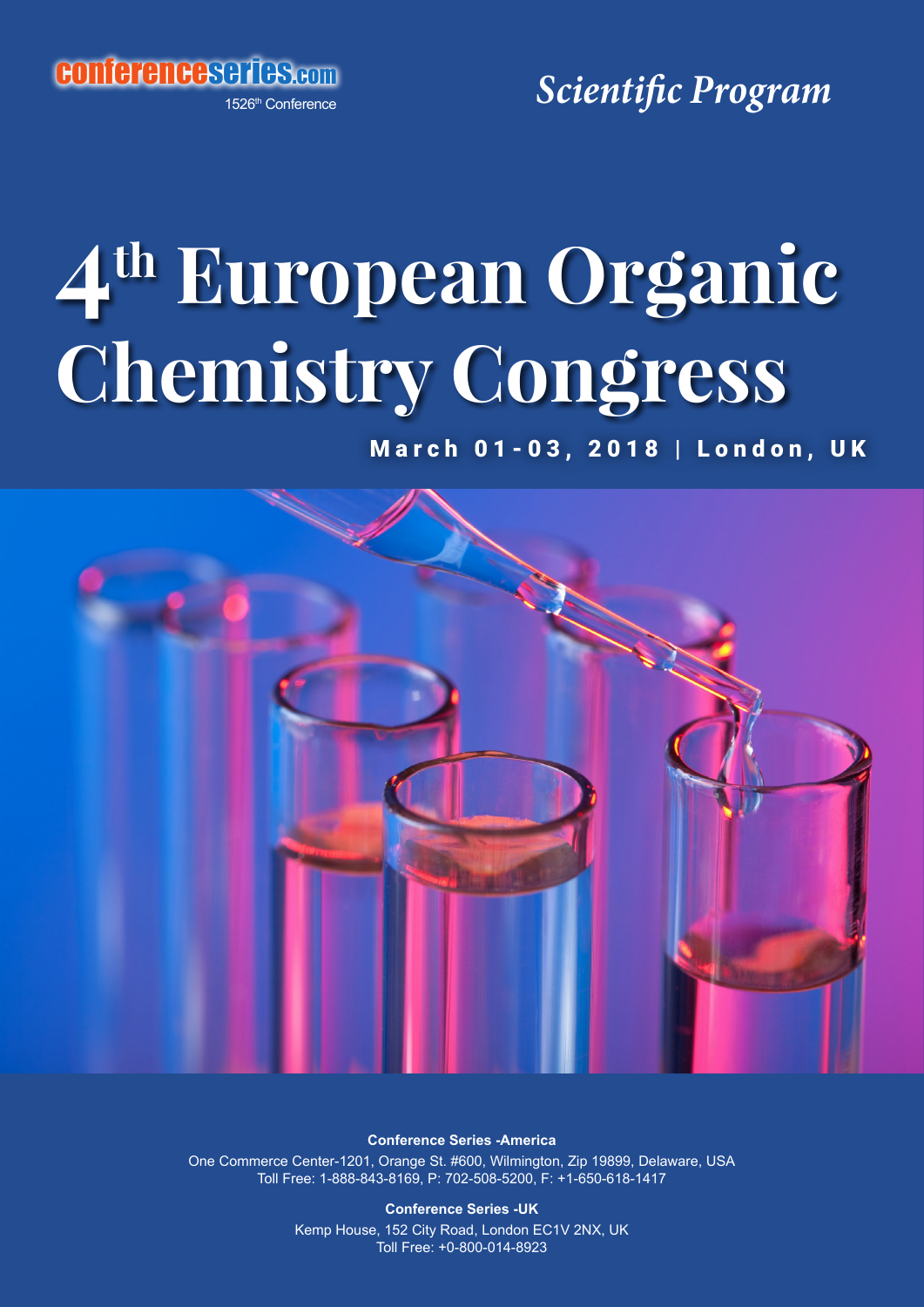### **08:00-09:00 Registrations**

# **Day 1 March 01, 2018**

# **Meeting Room: Bleriot 2**

# conferenceseries.com **09:00-09:10 Opening Ceremony**

| <b>Keynote Forum</b>                                                                                           |                                                                                                                                                |  |
|----------------------------------------------------------------------------------------------------------------|------------------------------------------------------------------------------------------------------------------------------------------------|--|
| 09:10-09:15 Introduction                                                                                       |                                                                                                                                                |  |
| 09:15-09:40                                                                                                    | <b>Title: New application of chiral N-Sulfinyl imine</b>                                                                                       |  |
|                                                                                                                | Miguel Yus, University of Alicante, Spain                                                                                                      |  |
| 09:40-10:05                                                                                                    | <b>Title: Zeolites: Fundamental features and environmental implications</b>                                                                    |  |
|                                                                                                                | Christopher J Rhodes, Fresh Lands Enivornmental Actions, UK                                                                                    |  |
| 10:05-10:30                                                                                                    | Title: An efficient way of producing fuel hydrocarbon from CO <sub>2</sub> and activated water                                                 |  |
|                                                                                                                | Tadayuki Imanaka, Ritsumeikan University, Japan<br><b>Speaker Presentations</b>                                                                |  |
|                                                                                                                |                                                                                                                                                |  |
| <b>Sessions: Catalysis of Organic Chemistry</b><br>Session Chair: Carmen Nájera, University of Alicante, Spain |                                                                                                                                                |  |
|                                                                                                                | <b>Session Introduction</b>                                                                                                                    |  |
|                                                                                                                | Title: Multicomponent 1,3-Dipolar cycloadditions of azomethine ylides                                                                          |  |
| 10:30-10:50                                                                                                    | Carmen Nájera, University of Alicante, Spain                                                                                                   |  |
|                                                                                                                | <b>Group Photo</b>                                                                                                                             |  |
|                                                                                                                | Networking and Refreshments Break 10:50-11:05 @ Breakout Area                                                                                  |  |
| 11:05-11:25                                                                                                    | Title: Oxidative cross-coupling with selective C-O bond formation                                                                              |  |
|                                                                                                                | Alexander Terent'ev, N.D. Zelinsky Institute of Organic Chemistry, Russia                                                                      |  |
|                                                                                                                | Title: Discovery of novel anticancer agents through C7-functionalization of indolic                                                            |  |
| $11:25 - 11:45$                                                                                                | scaffolds                                                                                                                                      |  |
|                                                                                                                | Neeraj Kumar Mishra, Sungkyunkwan University, South Korea                                                                                      |  |
| 11:45-12:05                                                                                                    | Title: Decarboxylative coupling reactions of propiolic acid derivatives                                                                        |  |
|                                                                                                                | Sunwoo Lee, Chonnam National University, South Korea                                                                                           |  |
| 12:05-12:25                                                                                                    | Title: Octahedral complexes as enantioselective catalysts in organic syntheses<br>Anil Kumar, Shri Mata Vaishno Devi University, India         |  |
| 12:25-12:45                                                                                                    | Title: Polyolefins as homogeneous supports of ruthenium based olefin metathesis catalysts                                                      |  |
|                                                                                                                | Hassan Said Bazzi, Texas A&M University, Qatar                                                                                                 |  |
|                                                                                                                | Sessions: Electo Organic Chemistry   Physical Organic Chemistry   Bio Organic Chemistry                                                        |  |
|                                                                                                                | <b>Chemical Bonding   Heterocyclic Compounds</b>                                                                                               |  |
|                                                                                                                | Session Chair: Tofik Nagiev, Institute of Catalysis and Inorganic Chemistry, Azerbaijan                                                        |  |
| 12:45-13:05                                                                                                    | Session Introduction<br>Title: Coherent-synchronized gas-phase oxidation of piperidine with H <sub>2</sub> O <sub>2</sub> and N <sub>2</sub> O |  |
|                                                                                                                | Tofik Nagiev, Institute of Catalysis and Inorganic Chemistry, Azerbaijan                                                                       |  |
|                                                                                                                | Lunch Break 13:05-13:45 @ RBG                                                                                                                  |  |
|                                                                                                                | Title: Contribution of organometallic/polymer chemistry to post lithium ion battery research                                                   |  |
| 13:45-14:05                                                                                                    | John Muldoon, Toyota Research Institute of North America, USA                                                                                  |  |
|                                                                                                                | Title: Effect of structure and electronic property of chiral N, N'-dioxide-metal complexes                                                     |  |
| 14:05-14:25                                                                                                    | on asymmetric catalysis: A theoretical study                                                                                                   |  |
|                                                                                                                | Zhishan Su, Sichuan University, China                                                                                                          |  |
| $14:25 - 14:45$                                                                                                | Title: Synthesis of substituted benzazoles and computational evaluation of their                                                               |  |
|                                                                                                                | mechanism                                                                                                                                      |  |
|                                                                                                                | Ashok Kumar, Devi Ahilya Vishwavidyalaya, India                                                                                                |  |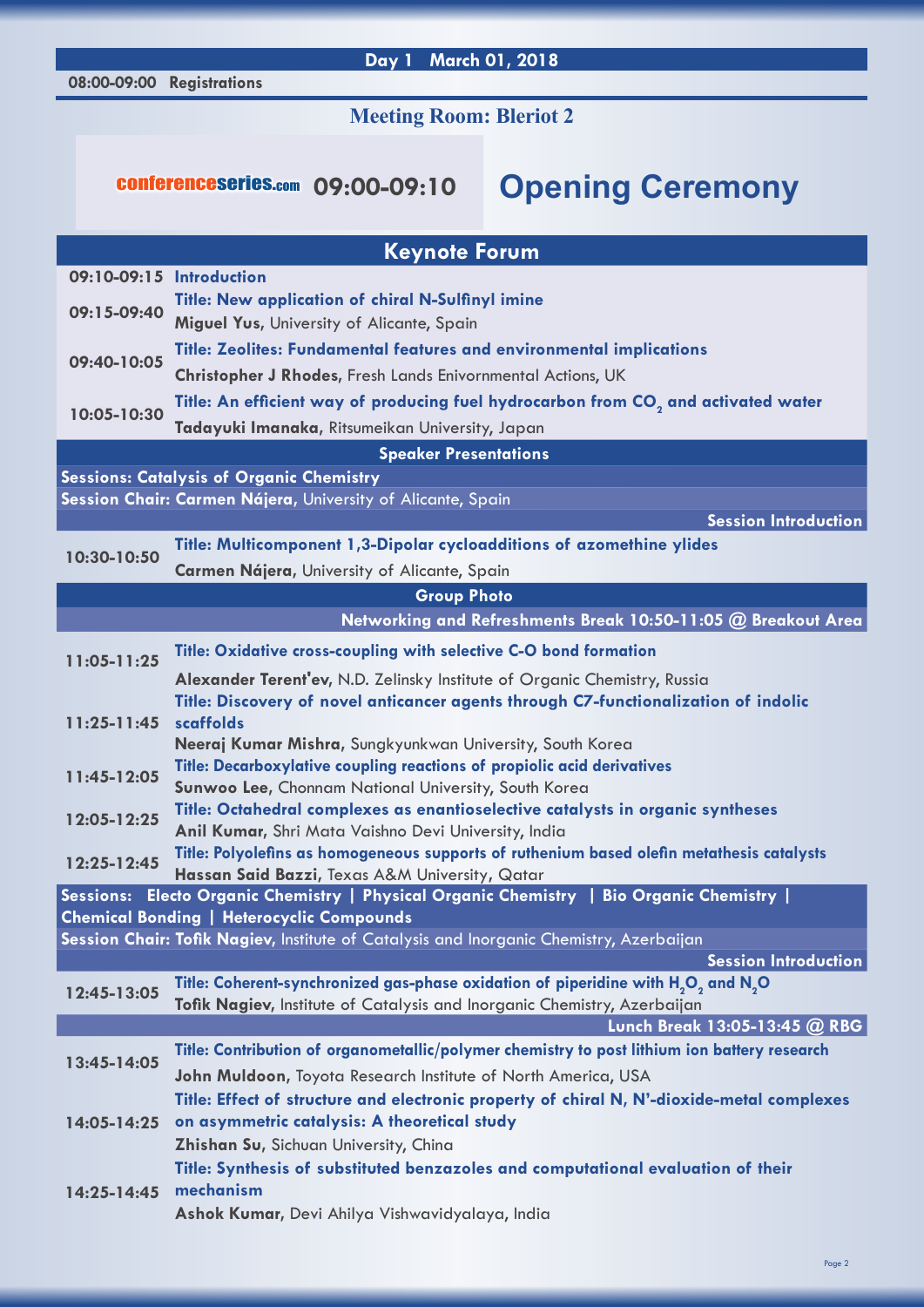| 14:45-15:05              | Title: Design, synthesis and molecular docking of novel indole derivatives as VEGFR-2<br>inhibitors                                                                             |
|--------------------------|---------------------------------------------------------------------------------------------------------------------------------------------------------------------------------|
|                          | Iman A Y Ghannam, National Research Centre, Egypt                                                                                                                               |
|                          | Title: New method for direct C-C bond formation from alcohols catalyzed by N-halo                                                                                               |
| 15:05-15:25              | organic compound under solvent-free reaction conditions                                                                                                                         |
|                          | Njomza Ajvazi, Jožef Stefan Institute, Slovenia                                                                                                                                 |
|                          | Networking and Refreshments Break 15:25-15:40 @ Breakout Area                                                                                                                   |
|                          | Sessions: Stereochemistry   Hetero Cyclic Compounds                                                                                                                             |
|                          | Session Chair: Mangalagiu Ionel, Alexandru Ioan Cuza Universitry, Romania                                                                                                       |
|                          | <b>Session Introduction</b>                                                                                                                                                     |
| 15:40-16:00              | Title: An umpolung approach to the asymmetric $\alpha$ -alkylation of aldehydes and ketones<br>Don Coltart, University of Houston, USA                                          |
|                          | Title: Azine, diazine and diazolos: Chemistry and applications                                                                                                                  |
| 16:00-16:20              | Ionel I Mangalagiu, Alexandru Ioan Cuza University, Romania                                                                                                                     |
| 16:20-16:40              | Title: Intramolecular interactions in [2.2]paracyclophanes                                                                                                                      |
|                          | Lucian M Birsa, Alexandru Ioan Cuza University of Iasi, Romania                                                                                                                 |
| 16:40-17:00              | Title: Acetylhydrazine Bis-pyridazinones: Synthesis and stereochemistry                                                                                                         |
|                          | Amariucai-Mantu Dorina, Alexandru Ioan Cuza University, Romania                                                                                                                 |
|                          | Title: The synthesis of exocyclic derivatives of pyrazoles based on                                                                                                             |
| 17:00-17:20              | 1H-pyrazolylbutannitriles                                                                                                                                                       |
|                          | H. N. Khachatryan, Institute of Organic Chemistry, Scientific-Technological center of Organic                                                                                   |
|                          | and Pharmaceutical Chemistry NAS RA, Armenia<br><b>Panel Discussion</b>                                                                                                         |
|                          | Day 2 March 02, 2018                                                                                                                                                            |
|                          | <b>Meeting Room: Bleriot 2</b>                                                                                                                                                  |
|                          | <b>Keynote Forum</b>                                                                                                                                                            |
| 09:10-09:15 Introduction |                                                                                                                                                                                 |
|                          | Title: The chemistry of nitrosoalkenes and azoalkenes in the synthesis of heterocyclic                                                                                          |
| 09:15-09:40 compounds    |                                                                                                                                                                                 |
|                          | Teresa Pinho e Melo, University of Coimbra, Portugal                                                                                                                            |
|                          |                                                                                                                                                                                 |
|                          |                                                                                                                                                                                 |
| 09:40-10:05              | Title: Mimicking DNA proofreading and repair for stereospecific synthesis of polymers<br>from ladderphane to stromaphane                                                        |
|                          | Tien-Yau Luh, National Taiwan University, Taiwan                                                                                                                                |
|                          | Title: Visible light-driven generation of N-radicals and reaction design                                                                                                        |
| 10:05-10:30              |                                                                                                                                                                                 |
|                          | Jia-Rong Chen, Central China Normal University, China                                                                                                                           |
|                          | Networking and Refreshments Break 10:30-10:45 @ Breakout Area                                                                                                                   |
|                          | Sessions: Catalysis of Organic Reactions   Elementary Concepts of Organic Chemistry   Green and<br><b>Environmental Chemistry   Medicinal Chemistry   Bio Organic Chemistry</b> |
|                          | Session Chair: Radha Tomar, Jiwaji University, India                                                                                                                            |
|                          | <b>Session Introduction</b>                                                                                                                                                     |
|                          | Title: Chloroacetamides: Versatile intermediates for the synthesis of nitrogen heterocycles using                                                                               |
| 10:45-11:05              | radical and non-radical processes                                                                                                                                               |
|                          | Faïza Diaba, University of Barcelona, Spain                                                                                                                                     |
|                          | Title: Phenolic and flavonoid content in Pomegranate (Punica granatum L.) fruit peel extracts                                                                                   |
| $11:05 - 11:25$          | and its activity                                                                                                                                                                |
|                          | Premlatha, S.V. National Institute of Technology, India                                                                                                                         |
|                          | Title: Organoiodine (III) mediated oxidation of enones in methanolic potassium hydroxide                                                                                        |
| $11:25 - 11:45$          | Rashmi Pundeer, Kurukshetra University, India                                                                                                                                   |
| 11:45-12:05              | Title: Green nanoporous zeolites for multifunctional waste managing applications                                                                                                |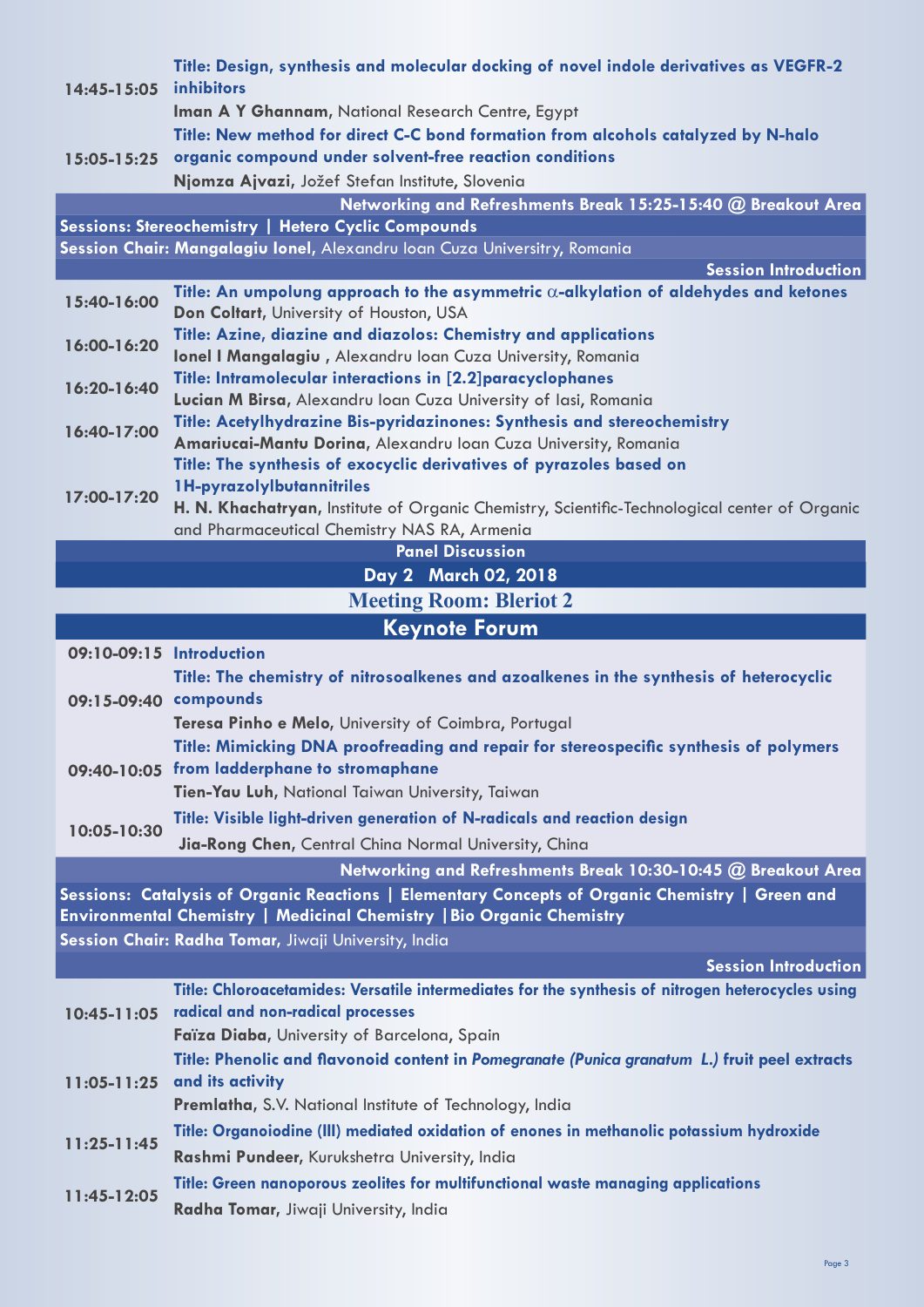## **12:05-12:25 peroxidase Title: Synthesis of methyl phenyl sulfoxide from its sulfide by** *Musa paradisiaca* **ascrobate**

**Pratibha Yadav,** IITD, New Delhi, India

### **Speaker Presentations**

**Sessions: Catalysis of Organic Reactions | Elementary Concepts of Organic Chemistry | Green and Environmental Chemistry | Bio Organic Chemistry Session Chair: Kurt V Mikkelsen,** University of Copenhagen, Denmark

|              | <b>Session Introduction</b>                                                                                                                 |
|--------------|---------------------------------------------------------------------------------------------------------------------------------------------|
|              | Video Presentations & Lunch Break 12:25-13:05 @ RBG                                                                                         |
| 13:05-13:25  | Title: Development of cycloaddition reactions using 1,4-zwitterionic intermediates                                                          |
|              | Jun-ichi Matsuo, Kanazawa University, Japan                                                                                                 |
|              | <b>Title: Exploitation of solar energy</b>                                                                                                  |
| 13:25-13:45  | Kurt V Mikkelsen, University of Copenhagen, Denmark                                                                                         |
| 13:45-14:05  | Title: Structural modification and bioactivity evaluation of multi-targeted                                                                 |
|              | <b>Tetrahydroprotoberberine Derivatives (THPBs)</b>                                                                                         |
|              | Hong Liu, Shanghai Institute of Materia Medica, China                                                                                       |
| 14:05-14:25  | Title: Discovery and development of novel DPP IV inhibitor                                                                                  |
|              | Jiang Wang, Shanghai Institute of Materia Medica, China                                                                                     |
| 14:25-14:45  | <b>Title: Development of materials for OPV applications</b>                                                                                 |
|              | Agnieszka Pron, Merck Chemicals Ltd, UK                                                                                                     |
|              | Poster Presentations 14:45-15:45 @ Foyer                                                                                                    |
|              | Poster Judge: Miguel Yus, University of Alicante, Spain                                                                                     |
|              | Title: Batch/Continuous flow iron-catalyzed C-H functionalization for the synthesis of bioactive                                            |
| <b>PB-01</b> | peroxides                                                                                                                                   |
|              | Boopthay Gnanaprakasm, Indian Institute of Science Education-Pune, India                                                                    |
| <b>PB-02</b> | Title: Chemical dynamic resolution of unprotected $\beta_2$ - and $\beta_3$ -amino acids with a novel Me-<br>proline-derived chiral ligand  |
|              | Shuni Wang, Institute of Materia Medica, China                                                                                              |
|              | Title: Synthesis of $\alpha$ -ketocarboxylate group-containing Indolines via Ru(III)-catalyzed C-H                                          |
| <b>PB-03</b> | addition and oxidation                                                                                                                      |
|              | Hyunjung oh, Sungkyunkwan University, South Korea                                                                                           |
|              | Title: Rh(III)-catalyzed C-H alkylation of indolines with enones through conjugate addition and                                             |
| <b>PB-04</b> | protonation pathway<br>Hyunjung oh, Sungkyunkwan University, South Korea                                                                    |
|              | Title: Synthesis and cytotoxic evaluation of 2,3-disubstituted Indoles derived from azobenzenes                                             |
| <b>PB-05</b> | by using Rh(III)-catalysis                                                                                                                  |
|              | Hyunjung oh, Sungkyunkwan University, South Korea                                                                                           |
|              | Title: Synthesis and anti-inflammatory evaluation of 2-aminobenzaldehydes via Ir(III)-                                                      |
| <b>PB-06</b> | catalyzed C-H amidation                                                                                                                     |
|              | Saegun Kim, Sungkyunkwan University, South Korea                                                                                            |
| <b>PB-07</b> | Title: C(sp <sub>3</sub> )-H allkylation of 8-methylquinolines with allylic alcohols under Rh(iii)-catalysis                                |
|              | Sangil Han, Sungkyunkwan University, South Korea<br>Title: Synthesis and anticancer evaluation of 7-azaindoles under rhodium(III)-catalyzed |
| <b>PB-08</b> | <b>C-amidation</b>                                                                                                                          |
|              | Jihye Park, Sungkyunkwan University, South Korea                                                                                            |
|              | Title: Paper-based colorimetric sensor system for the high-throughput screening of IR-catalyzed                                             |
| <b>PB-09</b> | <b>C-H borylation</b>                                                                                                                       |
|              | Han-Sung Kim, Chonnam National University, South Korea                                                                                      |
| <b>PB-10</b> | Title: Ab initio molecular design for $[2+2]$ photocycloaddition and metathesis reactions                                                   |
|              | Jakub Med, UCT Prague, Czech Republic<br>Title: Isolation of adulterants from liquid fuels using synthetic zeolite membranes                |
| <b>PB-11</b> | <b>S.S Tomar, Jiwaji University, India</b>                                                                                                  |